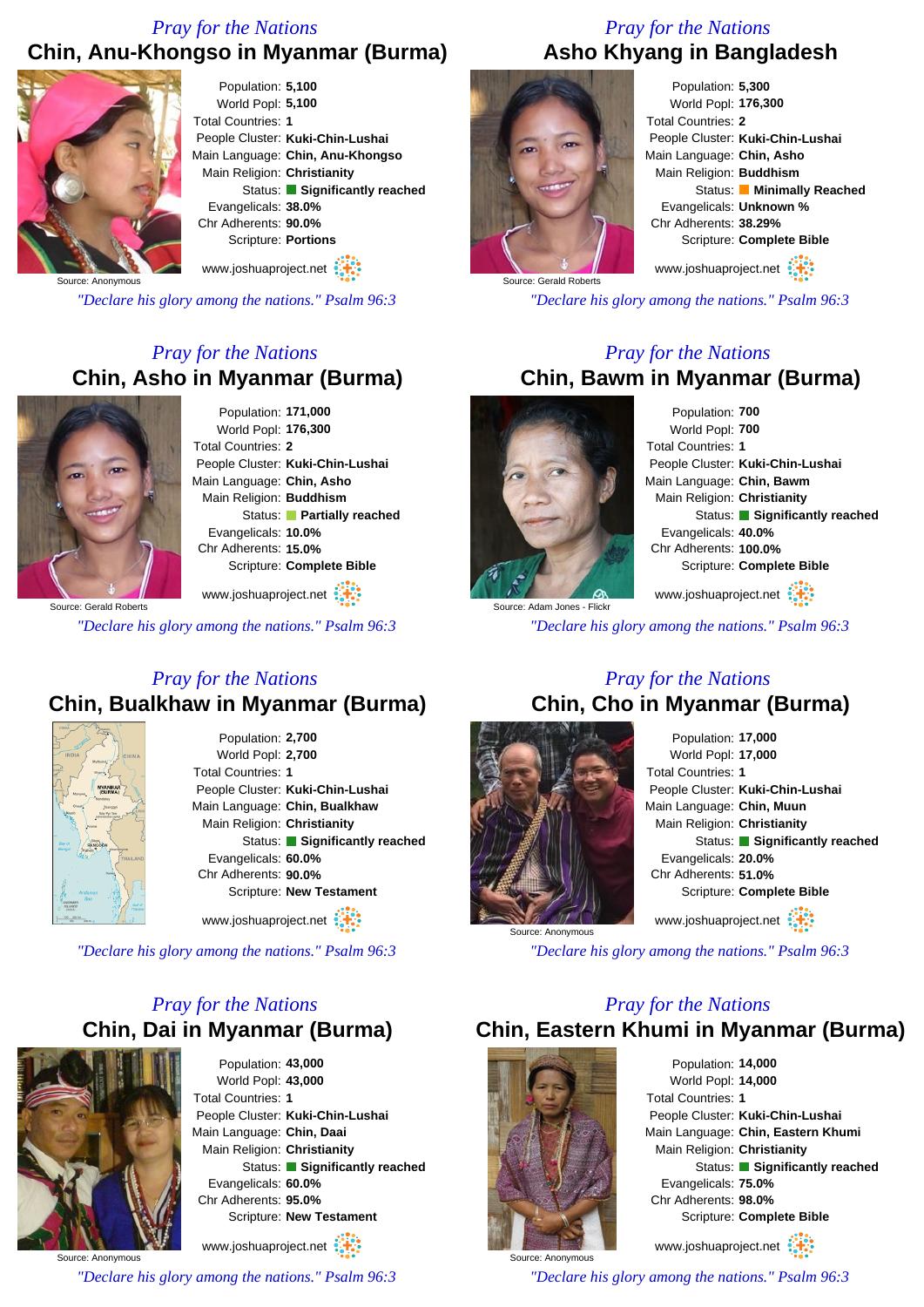## *Pray for the Nations* **Chin, Ekai in Myanmar (Burma)**



Population: **6,200** World Popl: **6,200** Total Countries: **1** People Cluster: **Kuki-Chin-Lushai** Main Language: **Chin, Ekai** Main Religion: **Buddhism** Status: **Partially reached** Evangelicals: **3.0%** Chr Adherents: **3.0%** Scripture: **Translation Started**

www.joshuaproject.net

*"Declare his glory among the nations." Psalm 96:3*

## *Pray for the Nations* **Chin, Hakha in Australia**



Population: **5,000** World Popl: **142,000** Total Countries: **2** People Cluster: **Kuki-Chin-Lushai** Main Language: **Chin, Hakha** Main Religion: **Christianity** Status: **Significantly reached** Evangelicals: **25.0%** Chr Adherents: **80.0%** Scripture: **Complete Bible**

www.joshuaproject.net

*"Declare his glory among the nations." Psalm 96:3*

#### *Pray for the Nations* **Chin, Kaang in Myanmar (Burma)**



Population: **1,200** World Popl: **1,200** Total Countries: **1** People Cluster: **Kuki-Chin-Lushai** Main Language: **Chin, Kaang** Main Religion: **Christianity** Status: **Significantly reached** Evangelicals: **90.0%** Chr Adherents: **95.0%** Scripture: **New Testament** www.joshuaproject.net

Source: Anonymous

*"Declare his glory among the nations." Psalm 96:3*

## *Pray for the Nations* **Chin, Laitu in Myanmar (Burma)**



Population: **18,000** World Popl: **18,000** Total Countries: **1** People Cluster: **Kuki-Chin-Lushai** Main Language: **Chin, Laitu** Main Religion: **Buddhism** Status: **Partially reached** Evangelicals: **3.0%** Chr Adherents: **25.0%** Scripture: **Translation Needed** www.joshuaproject.net

Source: Anonymous

*"Declare his glory among the nations." Psalm 96:3*

## *Pray for the Nations* **Chin, Falam in Myanmar (Burma)**



Population: **78,000** World Popl: **78,000** Total Countries: **1** People Cluster: **Kuki-Chin-Lushai** Main Language: **Chin, Falam** Main Religion: **Christianity** Status: **Significantly reached** Evangelicals: **60.0%** Chr Adherents: **90.0%** Scripture: **Complete Bible** www.joshuaproject.net

Source: Charles Keen

*"Declare his glory among the nations." Psalm 96:3*

#### *Pray for the Nations* **Chin, Hakha in Myanmar (Burma)**



Population: **137,000** World Popl: **142,000** Total Countries: **2** People Cluster: **Kuki-Chin-Lushai** Main Language: **Chin, Hakha** Main Religion: **Christianity** Status: **Significantly reached** Evangelicals: **60.0%** Chr Adherents: **90.0%** Scripture: **Complete Bible** www.joshuaproject.net

*"Declare his glory among the nations." Psalm 96:3*

#### *Pray for the Nations* **Chin, Khumi in Myanmar (Burma)**



Population: **67,000** World Popl: **67,000** Total Countries: **1** People Cluster: **Kuki-Chin-Lushai** Main Language: **Chin, Khumi** Main Religion: **Christianity** Status: **Significantly reached** Evangelicals: **44.0%** Chr Adherents: **80.0%** Scripture: **Complete Bible** www.joshuaproject.net

*"Declare his glory among the nations." Psalm 96:3*

#### *Pray for the Nations* **Chin, Lautu in Myanmar (Burma)**



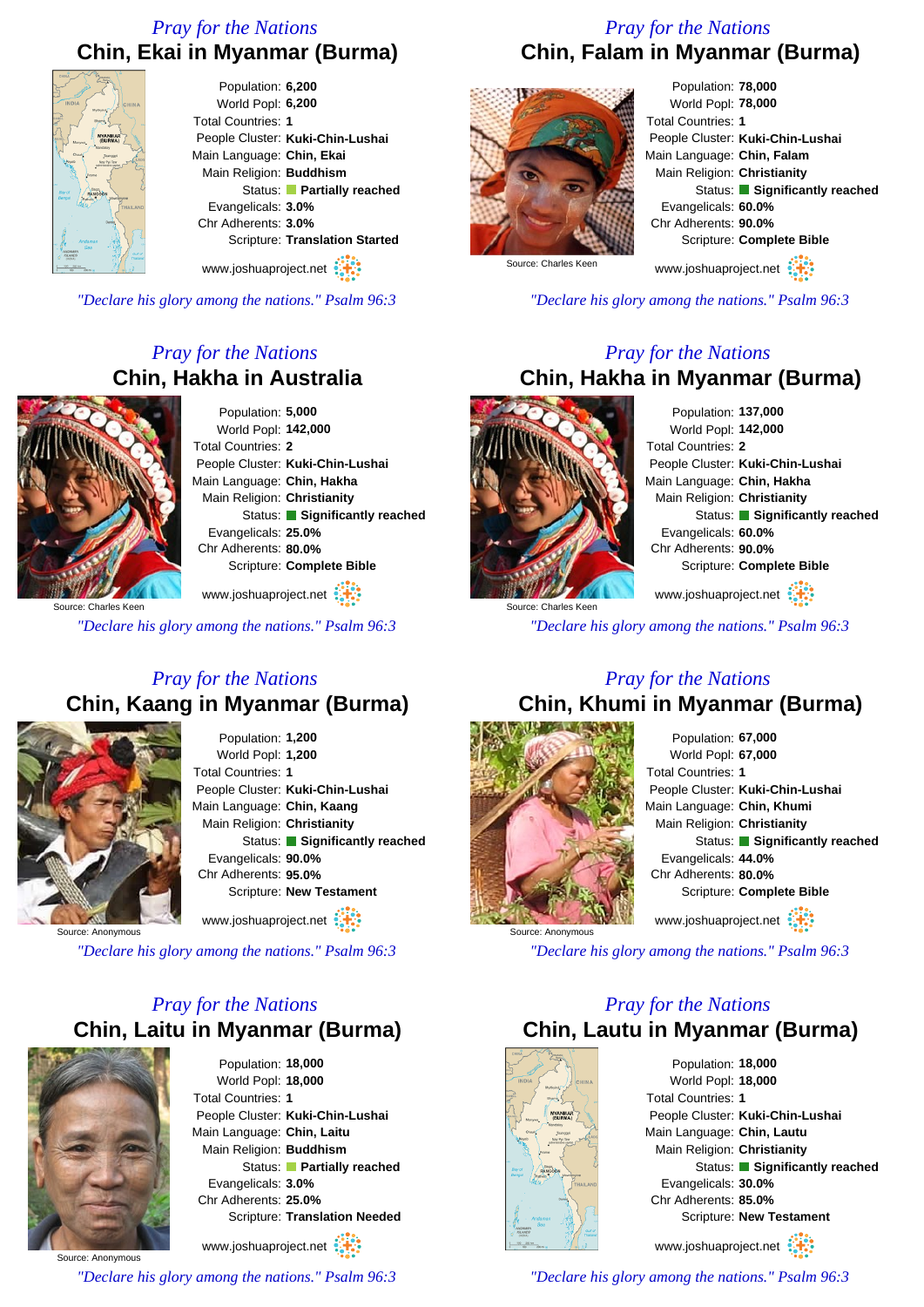#### *Pray for the Nations* **Chin Mara in India**



Population: **51,000** World Popl: **78,000** Total Countries: **2** People Cluster: **Kuki-Chin-Lushai** Main Language: **Chin, Mara** Main Religion: **Christianity** Status: **Superficially reached** Evangelicals: **Unknown %** Chr Adherents: **99.3%** Scripture: **Complete Bible**

www.joshuaproject.net

Source: Joel Mang

*"Declare his glory among the nations." Psalm 96:3*

### *Pray for the Nations* **Chin, Ngawn in Myanmar (Burma)**



Population: **19,000** World Popl: **19,000** Total Countries: **1** People Cluster: **Kuki-Chin-Lushai** Main Language: **Chin, Ngawn** Main Religion: **Christianity** Status: **Significantly reached** Evangelicals: **60.0%** Chr Adherents: **90.0%** Scripture: **Complete Bible**

Source: Gerald Roberts www.joshuaproject.net

*"Declare his glory among the nations." Psalm 96:3*

## *Pray for the Nations* **Chin, Senthang in Myanmar (Burma)**



Population: **36,000** World Popl: **36,000** Total Countries: **1** People Cluster: **Kuki-Chin-Lushai** Main Language: **Chin, Senthang** Main Religion: **Christianity** Status: **Significantly reached** Evangelicals: **40.0%** Chr Adherents: **80.0%** Scripture: **Unspecified**

www.joshuaproject.net

Source: Joel Mang

*"Declare his glory among the nations." Psalm 96:3*

# *Pray for the Nations* **Chin, Songlai in Myanmar (Burma)**



Population: **8,300** World Popl: **8,300** Total Countries: **1** People Cluster: **Kuki-Chin-Lushai** Main Language: **Chin, Songlai** Main Religion: **Buddhism** Status: **Minimally Reached** Evangelicals: **2.00%** Chr Adherents: **10.00%** Scripture: **Translation Needed**

www.joshuaproject.net

*"Declare his glory among the nations." Psalm 96:3*

#### *Pray for the Nations* **Chin, Mara in Myanmar (Burma)**



Population: **27,000** World Popl: **78,000** Total Countries: **2** People Cluster: **Kuki-Chin-Lushai** Main Language: **Chin, Mara** Main Religion: **Christianity** Status: **Significantly reached** Evangelicals: **95.0%** Chr Adherents: **100.0%** Scripture: **Complete Bible** www.joshuaproject.net

*"Declare his glory among the nations." Psalm 96:3*

#### *Pray for the Nations* **Chin, Paite in Myanmar (Burma)**



Population: **500** World Popl: **500** Total Countries: **1** People Cluster: **Kuki-Chin-Lushai** Main Language: **Chin, Paite** Main Religion: **Christianity** Status: **Significantly reached** Evangelicals: **50.0%** Chr Adherents: **86.0%** Scripture: **Complete Bible** www.joshuaproject.net

*"Declare his glory among the nations." Psalm 96:3*

#### *Pray for the Nations* **Chin, Siyin in Myanmar (Burma)**



Population: **13,000** World Popl: **13,000** Total Countries: **1** People Cluster: **Kuki-Chin-Lushai** Main Language: **Chin, Siyin** Main Religion: **Christianity** Status: **Significantly reached** Evangelicals: **44.0%** Chr Adherents: **84.0%** Scripture: **Complete Bible** www.joshuaproject.net

*"Declare his glory among the nations." Psalm 96:3*

# *Pray for the Nations*

## **Chin, Sumtu in Myanmar (Burma)**



Population: **16,000** World Popl: **16,000** Total Countries: **1** People Cluster: **Kuki-Chin-Lushai** Main Language: **Chin, Sumtu** Main Religion: **Christianity** Status: **Significantly reached** Evangelicals: **30.0%** Chr Adherents: **60.0%** Scripture: **Translation Needed** www.joshuaproject.net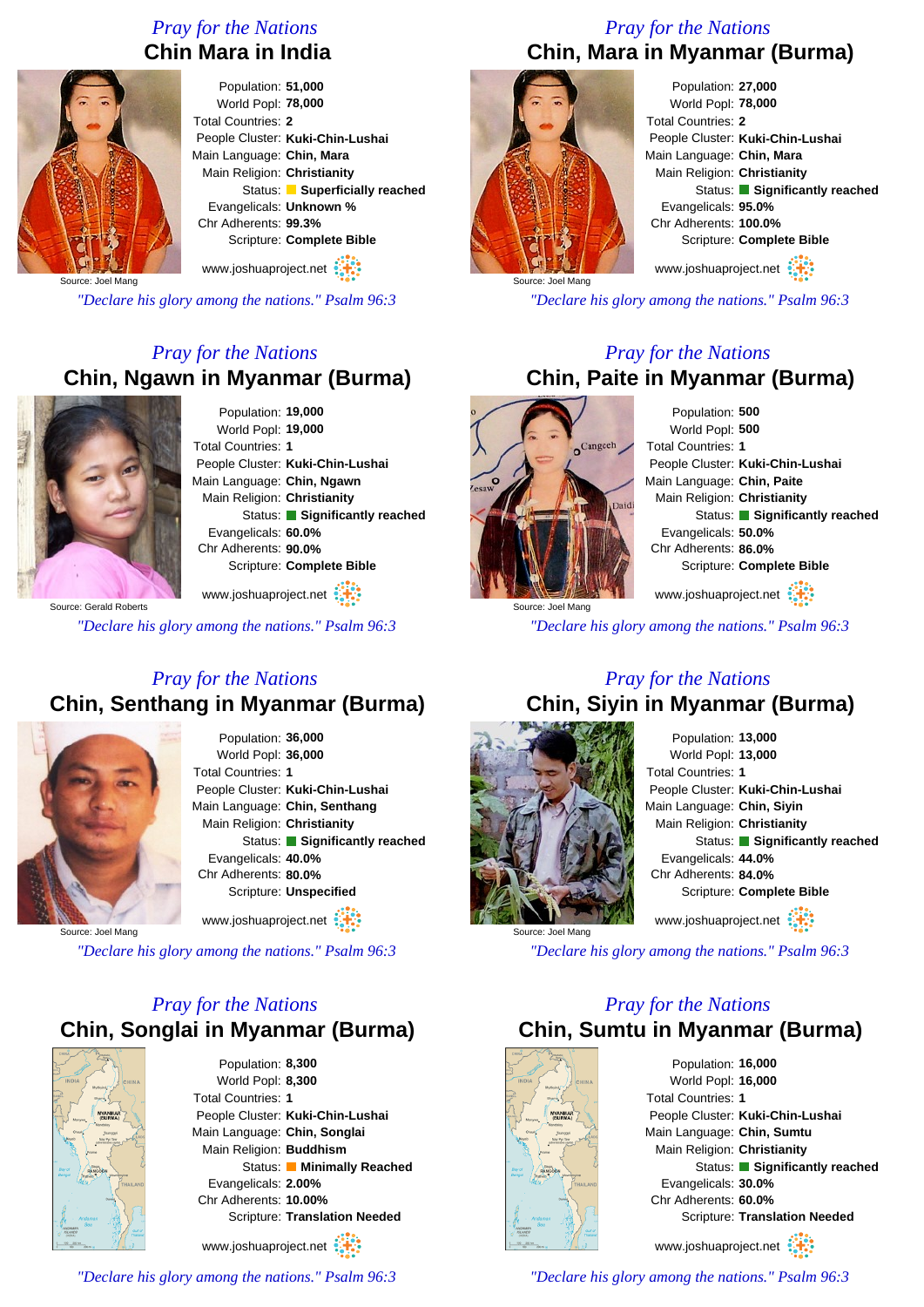#### *Pray for the Nations*

# **Chin, Tapong in Myanmar (Burma)**



Population: **16,000** World Popl: **16,000** Total Countries: **1** People Cluster: **Kuki-Chin-Lushai** Main Language: **Chin, Falam** Main Religion: **Christianity** Status: **Significantly reached** Evangelicals: **70.0%** Chr Adherents: **95.0%** Scripture: **Complete Bible**

www.joshuaproject.net

*"Declare his glory among the nations." Psalm 96:3*

## *Pray for the Nations* **Chin, Tedim in Myanmar (Burma)**



Population: **262,000** World Popl: **262,000** Total Countries: **1** People Cluster: **Kuki-Chin-Lushai** Main Language: **Chin, Tedim** Main Religion: **Christianity** Status: **Significantly reached** Evangelicals: **44.0%** Chr Adherents: **70.0%** Scripture: **Complete Bible** www.joshuaproject.net

Source: Paul Khaipu

*"Declare his glory among the nations." Psalm 96:3*

#### *Pray for the Nations* **Chin, Zo in Myanmar (Burma)**



Population: **54,000** World Popl: **54,000** Total Countries: **1** People Cluster: **Kuki-Chin-Lushai** Main Language: **Chin, Zotung** Main Religion: **Christianity** Status: **Significantly reached** Evangelicals: **42.0%** Chr Adherents: **75.0%** Scripture: **Complete Bible**

www.joshuaproject.net

Source: Joel Mang

*"Declare his glory among the nations." Psalm 96:3*

#### *Pray for the Nations* **Gante in Myanmar (Burma)**



Population: **6,600** World Popl: **6,600** Total Countries: **1** People Cluster: **Kuki-Chin-Lushai** Main Language: **Gangte** Main Religion: **Christianity** Status: **Significantly reached** Evangelicals: **35.0%** Chr Adherents: **60.0%** Scripture: **Complete Bible**

www.joshuaproject.net

*"Declare his glory among the nations." Psalm 96:3*

#### *Pray for the Nations* **Chin, Tawr in Myanmar (Burma)**



Population: **600** World Popl: **600** Total Countries: **1** People Cluster: **Kuki-Chin-Lushai** Main Language: **Chin, Tawr** Main Religion: **Christianity** Status: **Significantly reached** Evangelicals: **80.0%** Chr Adherents: **90.0%** Scripture: **Unspecified** www.joshuaproject.net

*"Declare his glory among the nations." Psalm 96:3*

#### *Pray for the Nations*

#### **Chin, Thaiphum in Myanmar (Burma)**



Population: **1,200** World Popl: **1,200** Total Countries: **1** People Cluster: **Kuki-Chin-Lushai** Main Language: **Chin, Thaiphum** Main Religion: **Christianity** Status: **Significantly reached** Evangelicals: **50.0%** Chr Adherents: **80.0%** Scripture: **New Testament** www.joshuaproject.net

*"Declare his glory among the nations." Psalm 96:3*

#### *Pray for the Nations* **Chin, Zyphe in Myanmar (Burma)**



Population: **21,000** World Popl: **21,000** Total Countries: **1** People Cluster: **Kuki-Chin-Lushai** Main Language: **Chin, Zyphe** Main Religion: **Christianity** Status: **Significantly reached** Evangelicals: **35.0%** Chr Adherents: **65.0%** Scripture: **New Testament** www.joshuaproject.net

*"Declare his glory among the nations." Psalm 96:3*

#### *Pray for the Nations* **Kuki Chin in Bangladesh**



Population: **124,000** World Popl: **317,000** Total Countries: **3** People Cluster: **Kuki-Chin-Lushai** Main Language: **Chittagonian** Main Religion: **Buddhism** Status: **Minimally Reached** Evangelicals: **Unknown %** Chr Adherents: **11.41%** Scripture: **New Testament**

Source: Kuki Forum

*"Declare his glory among the nations." Psalm 96:3*

www.joshuaproject.net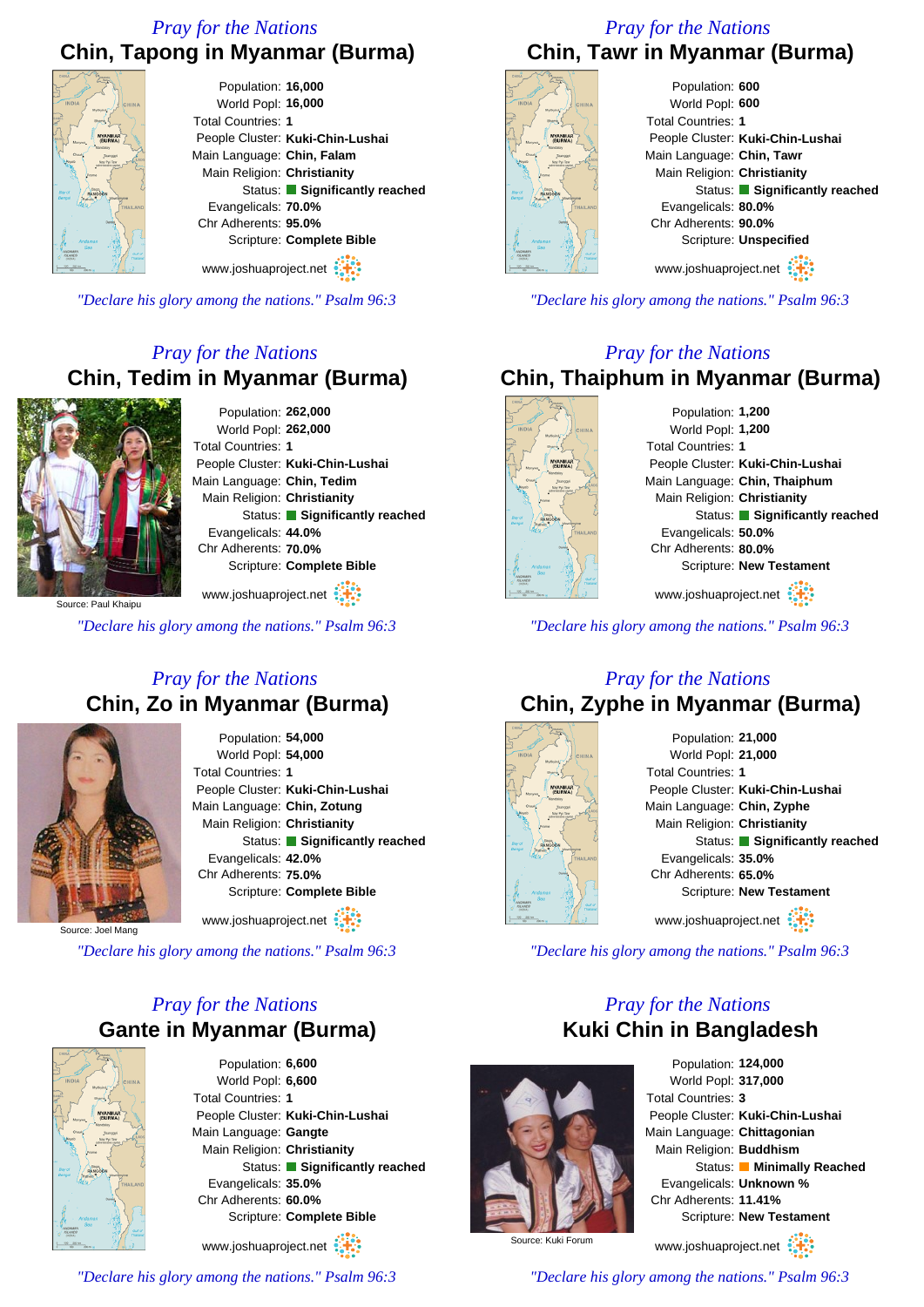## *Pray for the Nations* **Kuki Chin in India**



Population: **159,000** World Popl: **317,000** Total Countries: **3** People Cluster: **Kuki-Chin-Lushai** Main Language: **Bengali** Main Religion: **Christianity** Status: **Superficially reached** Evangelicals: **Unknown %** Chr Adherents: **91.1%** Scripture: **Complete Bible**

Source: Kuki Forum

www.joshuaproject.net

*"Declare his glory among the nations." Psalm 96:3*

## *Pray for the Nations* **Kuki Chin Asho in Bangladesh**



Population: **1,700** World Popl: **1,700** Total Countries: **1** People Cluster: **Kuki-Chin-Lushai** Main Language: **Chin, Asho** Main Religion: **Buddhism** Status: **Unreached** Evangelicals: **Unknown %** Chr Adherents: **3.40%** Scripture: **Complete Bible**

www.joshuaproject.net

*"Declare his glory among the nations." Psalm 96:3*

#### *Pray for the Nations* **Uppu Chinbon in Myanmar (Burma)**



Population: **45,000** World Popl: **46,400** Total Countries: **2** People Cluster: **Kuki-Chin-Lushai** Main Language: **Chin, Uppu** Main Religion: **Ethnic Religions** Status: **Partially reached** Evangelicals: **8.0%** Chr Adherents: **10.0%** Scripture: **Translation Started** www.joshuaproject.net

*"Declare his glory among the nations." Psalm 96:3*

## *Pray for the Nations* **Mro-Khimi in Myanmar (Burma)**



Population: **204,000** World Popl: **204,000** Total Countries: **1** People Cluster: **Kuki-Chin-Lushai** Main Language: **Mro-Khimi** Main Religion: **Buddhism** Status: **Partially reached** Evangelicals: **5.0%** Chr Adherents: **7.4%** Scripture: **New Testament** www.joshuaproject.net

Source: Anonymous

*"Declare his glory among the nations." Psalm 96:3*

## *Pray for the Nations* **Kuki Chin in Myanmar (Burma)**



Population: **34,000** World Popl: **317,000** Total Countries: **3** People Cluster: **Kuki-Chin-Lushai** Main Language: **Chin, Thado** Main Religion: **Christianity** Status: **Significantly reached** Evangelicals: **35.0%** Chr Adherents: **70.0%** Scripture: **Complete Bible**

*"Declare his glory among the nations." Psalm 96:3*

#### *Pray for the Nations* **Kuki Chin Chinbon in Bangladesh**



Population: **1,400** World Popl: **46,400** Total Countries: **2** People Cluster: **Kuki-Chin-Lushai** Main Language: **Chin, Uppu** Main Religion: **Buddhism** Status: **Minimally Reached** Evangelicals: **Unknown %** Chr Adherents: **18.40%** Scripture: **Translation Started** www.joshuaproject.net

*"Declare his glory among the nations." Psalm 96:3*

#### *Pray for the Nations* **Matu, Nga La in Myanmar (Burma)**



Population: **34,000** World Popl: **34,000** Total Countries: **1** People Cluster: **Kuki-Chin-Lushai** Main Language: **Chin, Matu** Main Religion: **Christianity** Status: **Significantly reached** Evangelicals: **44.0%** Chr Adherents: **80.0%** Scripture: **Complete Bible** www.joshuaproject.net

*"Declare his glory among the nations." Psalm 96:3*

# *Pray for the Nations*

**Naga Akyaung Ari in Myanmar (Burma)**



Population: **1,200** World Popl: **1,200** Total Countries: **1** People Cluster: **Kuki-Chin-Lushai** Main Language: **Naga, Akyaung Ari** Main Religion: **Christianity** Status: **Significantly reached** Evangelicals: **55.0%** Chr Adherents: **95.0%** Scripture: **Translation Needed** www.joshuaproject.net

*"Declare his glory among the nations." Psalm 96:3*



Source: Anonymous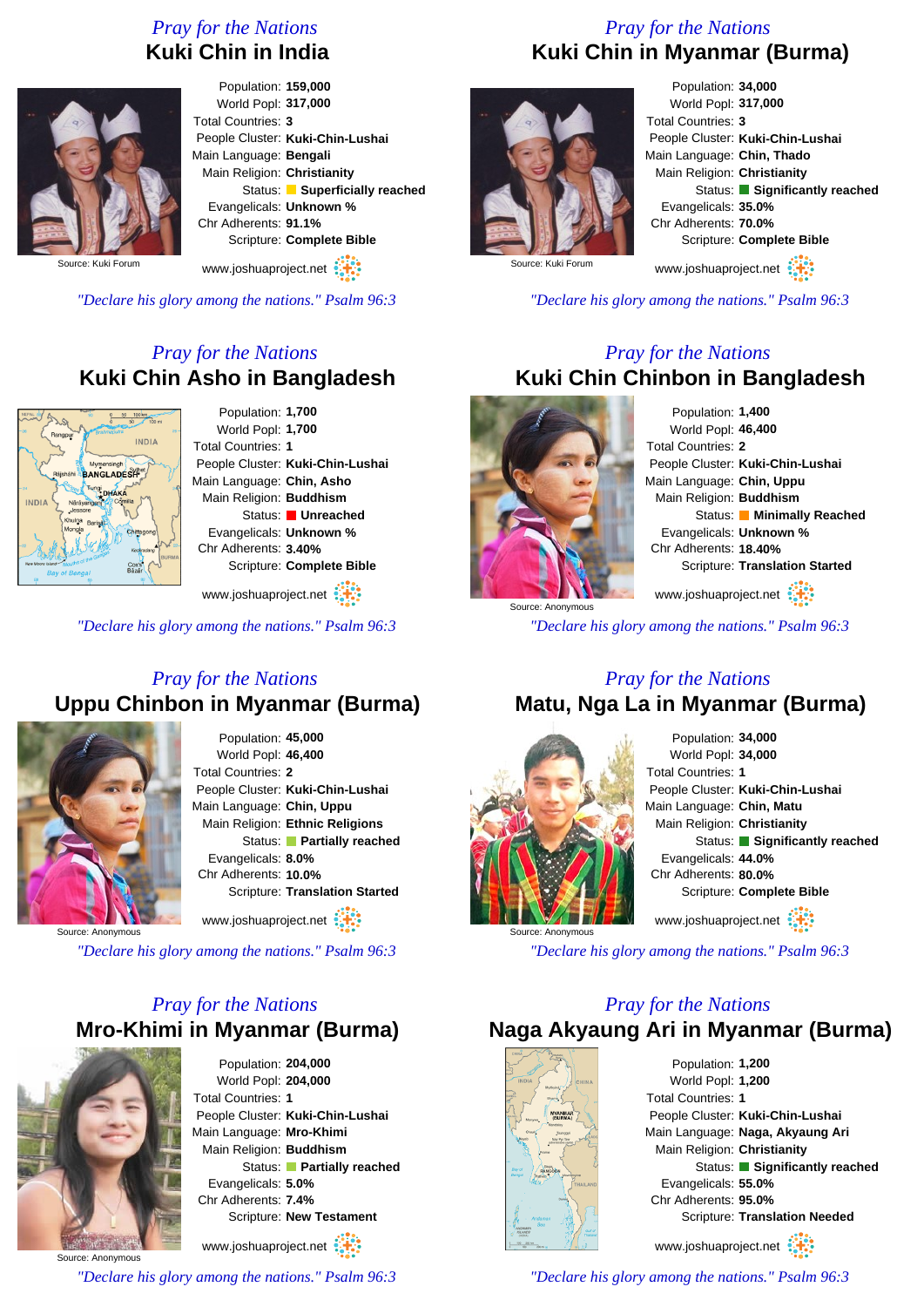#### *Pray for the Nations* **Naga Kokak in Myanmar (Burma)**



*"Declare his glory among the nations." Psalm 96:3*

## *Pray for the Nations* **Naga Lao in Myanmar (Burma)**



Population: **1,100** World Popl: **1,100** Total Countries: **1** People Cluster: **Kuki-Chin-Lushai** Main Language: **Naga, Lao** Main Religion: **Christianity** Status: **Significantly reached** Evangelicals: **45.0%** Chr Adherents: **90.0%** Scripture: **Translation Needed** www.joshuaproject.net

*"Declare his glory among the nations." Psalm 96:3*

## *Pray for the Nations* **Naga Kyan-Karyaw in Myanmar (Burma)**



Population: **10,000** World Popl: **10,000** Total Countries: **1** People Cluster: **Kuki-Chin-Lushai** Main Language: **Naga, Chen-Kayu** Main Religion: **Christianity** Status: **Significantly reached** Evangelicals: **55.0%** Chr Adherents: **95.0%** Scripture: **Translation Needed** www.joshuaproject.net

*"Declare his glory among the nations." Psalm 96:3*

## *Pray for the Nations*

## **Naga Leinong in Myanmar (Burma)**



Source: Anonymous

Population: **8,800** World Popl: **8,800** Total Countries: **1** People Cluster: **Kuki-Chin-Lushai** Main Language: **Naga, Lainong** Main Religion: **Buddhism** Status: **Partially reached** Evangelicals: **4.0%** Chr Adherents: **25.0%** Scripture: **Portions** www.joshuaproject.net

*"Declare his glory among the nations." Psalm 96:3*

## *Pray for the Nations* **Naga Long Phuri in Myanmar (Burma)**



Population: **2,200** World Popl: **2,200** Total Countries: **1** People Cluster: **Kuki-Chin-Lushai** Main Language: **Naga, Long Phuri** Main Religion: **Christianity** Status: **Partially reached** Evangelicals: **8.0%** Chr Adherents: **90.0%** Scripture: **Translation Started**

www.joshuaproject.net

*"Declare his glory among the nations." Psalm 96:3*

## *Pray for the Nations* **Naga Makyan in Myanmar (Burma)**



Population: **4,600** World Popl: **4,600** Total Countries: **1** People Cluster: **Kuki-Chin-Lushai** Main Language: **Naga, Paungnyuan** Main Religion: **Christianity** Status: **Partially reached** Evangelicals: **7.0%** Chr Adherents: **95.0%** Scripture: **Translation Started**

www.joshuaproject.net

*"Declare his glory among the nations." Psalm 96:3*

## *Pray for the Nations* **Naga Makuri in Myanmar (Burma)**



Population: **3,000** World Popl: **3,000** Total Countries: **1** People Cluster: **Kuki-Chin-Lushai** Main Language: **Naga, Makuri** Main Religion: **Christianity** Status: **Significantly reached** Evangelicals: **40.0%** Chr Adherents: **55.0%** Scripture: **Unspecified** www.joshuaproject.net

*"Declare his glory among the nations." Psalm 96:3*

## *Pray for the Nations* **Naga Para in Myanmar (Burma)**



Source: Kerry Olson

Population: **1,600** World Popl: **1,600** Total Countries: **1** People Cluster: **Kuki-Chin-Lushai** Main Language: **Naga, Jejara** Main Religion: **Christianity** Status: **Significantly reached** Evangelicals: **28.0%** Chr Adherents: **65.0%** Scripture: **Unspecified**

www.joshuaproject.net